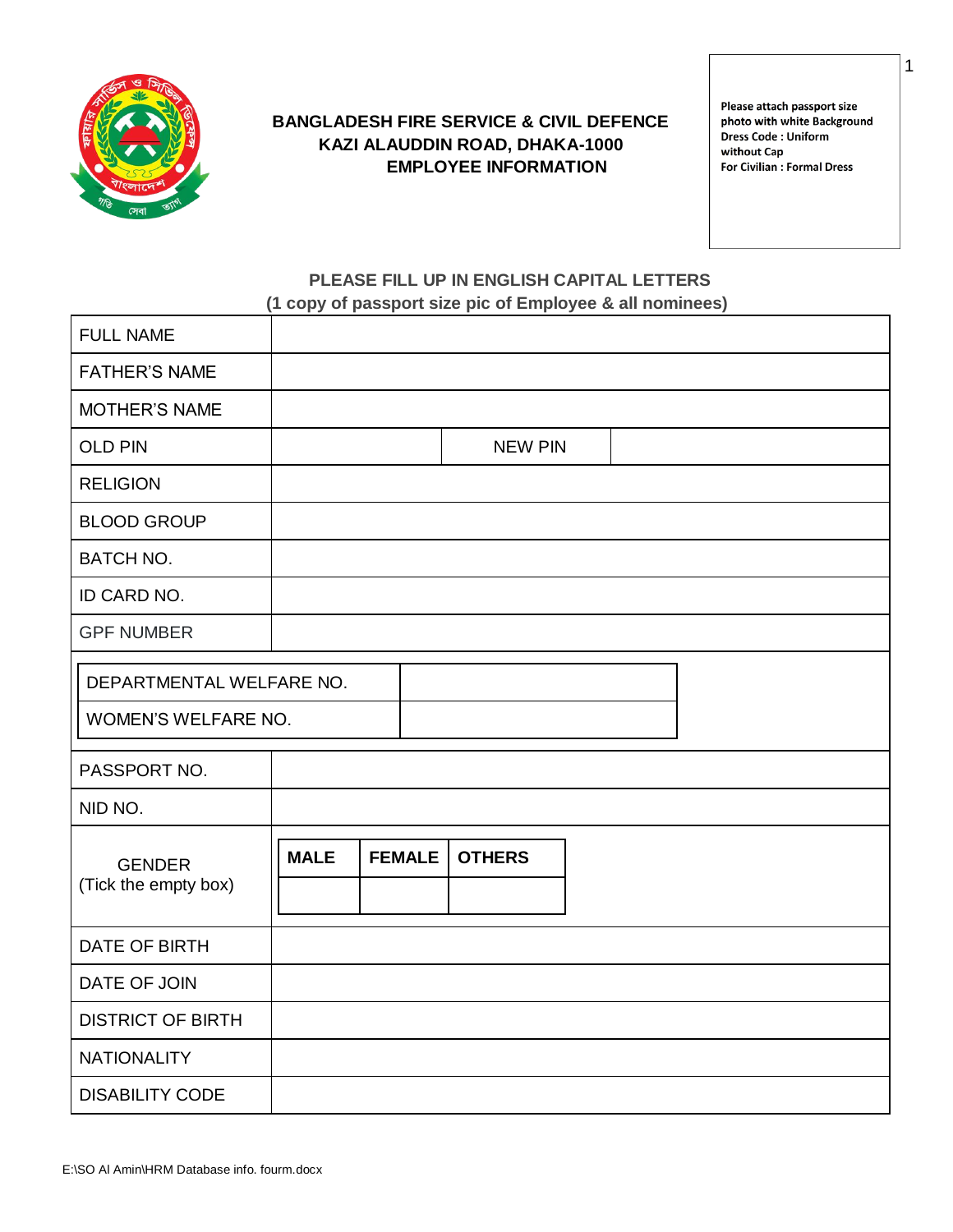| <b>TIN NUMBER</b>                    |                        |        |       |         |  |
|--------------------------------------|------------------------|--------|-------|---------|--|
|                                      | <b>ETHNIC MINORITY</b> |        |       |         |  |
|                                      | <b>DISABLED</b>        |        |       |         |  |
|                                      | <b>FREEDOM FIGHTER</b> |        |       |         |  |
| <b>QUOTA</b><br>(Tick the empty box) | <b>GENERAL</b>         |        |       |         |  |
|                                      | <b>ORPHAN</b>          |        |       |         |  |
|                                      | <b>POSHSHO</b>         |        |       |         |  |
|                                      |                        |        |       |         |  |
| <b>MARITAL STATUS</b>                | <b>SINGLE</b>          |        |       |         |  |
| (Tick the empty box)                 | <b>MARRIED</b>         |        |       |         |  |
|                                      | <b>SEPARATE</b>        |        |       |         |  |
|                                      |                        |        |       |         |  |
|                                      | <b>NAME</b>            |        |       |         |  |
|                                      |                        | TIN NO |       |         |  |
|                                      | <b>PROFESSION</b>      |        | GOVT. | OTHER'S |  |
| <b>SPOUSE</b><br><b>INFORMATION</b>  | (Tick the empty box)   |        |       |         |  |
|                                      | <b>HOME DISTRICT</b>   |        |       |         |  |
|                                      | <b>TOTAL CHILD</b>     |        |       |         |  |
|                                      |                        |        |       |         |  |
| PERSONAL MOBILE NO:                  |                        |        |       |         |  |
| MOBILE NO. (HOME)                    |                        |        |       |         |  |
| <b>EMAIL NO.</b>                     |                        |        |       |         |  |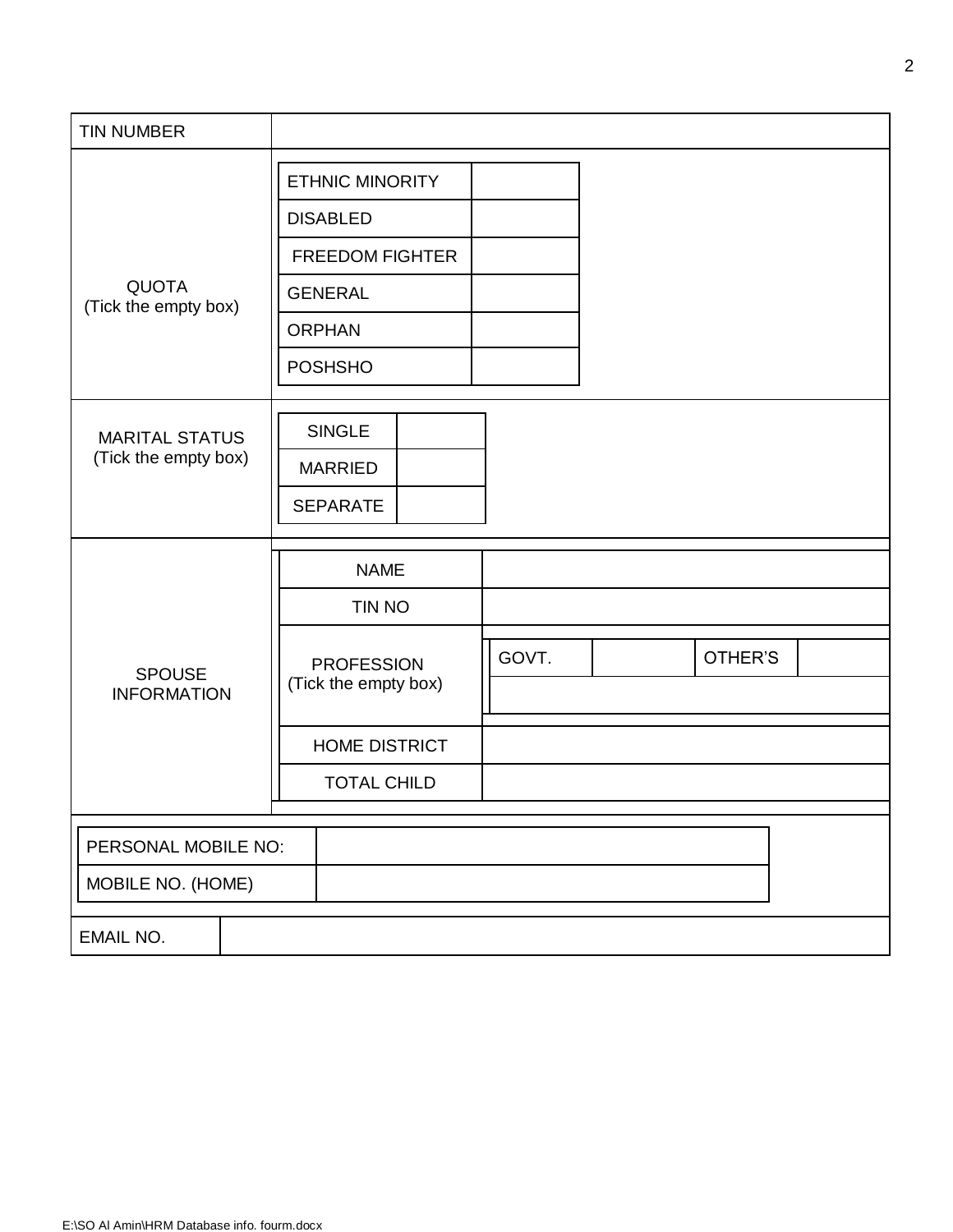|                     | Height (inch.)                                   |
|---------------------|--------------------------------------------------|
| <b>BODY DETAILS</b> | Weight (Kg.)                                     |
|                     | Identification<br>(according to<br>Service Book) |
|                     | <b>NAME</b>                                      |
| <b>EMERGENCY</b>    | <b>MOBILE</b>                                    |
| <b>CONTACT</b>      | <b>RELATIONSHIP</b>                              |
|                     |                                                  |
|                     | <b>DIVISION</b>                                  |
|                     | <b>DISTRICT</b>                                  |
|                     | <b>UPAZILA</b>                                   |
| <b>PRESENT</b>      | POST OFFICE                                      |
| <b>ADDRESS</b>      | POSTAL CODE                                      |
|                     | VILLAGE/ROAD/AREA                                |
|                     | UNION/CITY<br><b>CORPORATION WARD</b>            |
|                     | HOUSE/HOLDING NO                                 |
|                     |                                                  |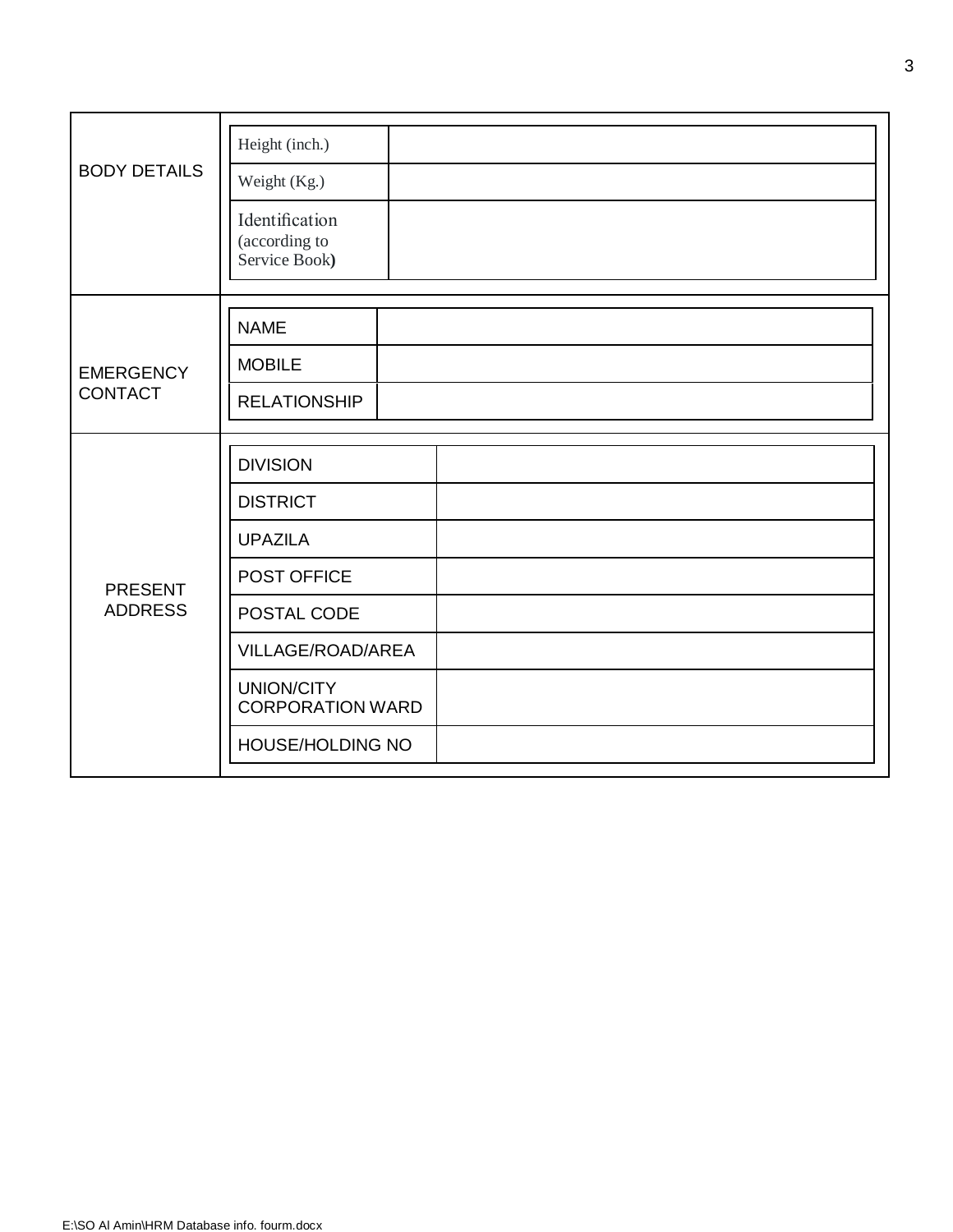|                                    | <b>DIVISION</b>                              |  |
|------------------------------------|----------------------------------------------|--|
|                                    | <b>DISTRICT</b>                              |  |
| <b>PERMANENT</b><br><b>ADDRESS</b> | <b>UPAZILA</b>                               |  |
|                                    | POST OFFICE                                  |  |
|                                    | POSTAL CODE                                  |  |
|                                    | VILLAGE/ROAD/AREA                            |  |
|                                    | <b>UNION/CITY</b><br><b>CORPORATION WARD</b> |  |
|                                    | HOUSE/HOLDING NO                             |  |
|                                    |                                              |  |
|                                    | <b>DESIGNATION</b>                           |  |
|                                    | <b>GRADE</b>                                 |  |
| <b>JOB ASSIGN</b><br>(CURRENT JOB  | <b>OFFICE / STATION NAME</b>                 |  |
| INFORMATION)                       | <b>ATTACHMENT</b><br><b>INFORMATION</b>      |  |
|                                    | OFFICE DIVISION                              |  |
|                                    | <b>OFFICE DISTRICT</b>                       |  |
|                                    | <b>OFFICE UPAZILA / THANA</b>                |  |
|                                    |                                              |  |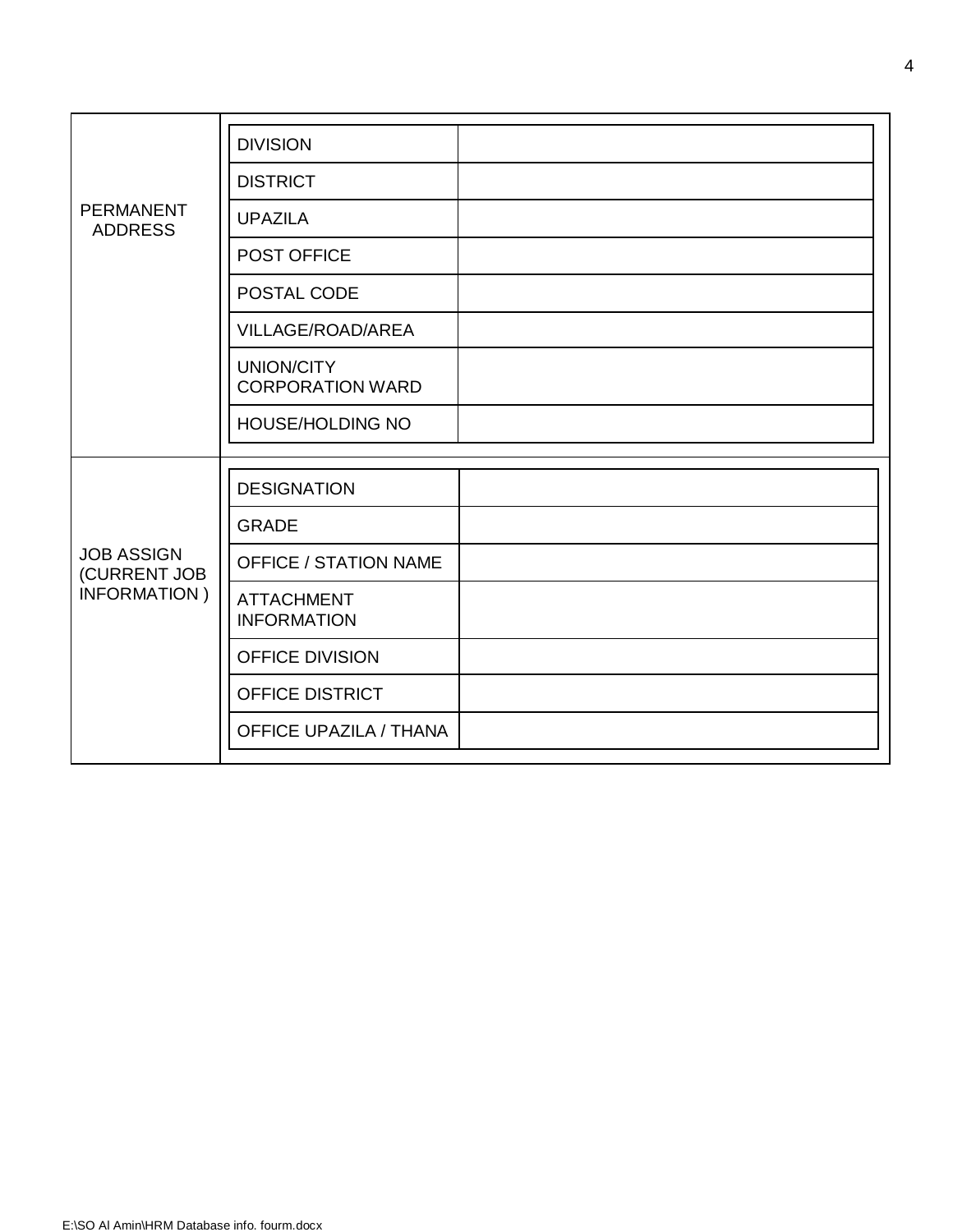| <b>EDUCATIONAL</b><br><b>QUALIFICATION</b> | <b>EXAMINATION</b><br>(Tick the empty box) | EIGHT PASS/JSC/JDC<br>S.S.C<br><b>DAKHIL</b><br><b>S.S.C VOCATIONAL</b><br>O LEVEL/CAMBRIDGE<br>S.S.C EQUIVALENT<br>Group/Subject:<br>Humanities<br><b>Business</b><br>Science                                                   |
|--------------------------------------------|--------------------------------------------|----------------------------------------------------------------------------------------------------------------------------------------------------------------------------------------------------------------------------------|
|                                            | <b>BOARD</b>                               |                                                                                                                                                                                                                                  |
|                                            | <b>BOARD ROLL</b>                          |                                                                                                                                                                                                                                  |
|                                            | <b>RESULT</b>                              |                                                                                                                                                                                                                                  |
|                                            | <b>PASSING YEAR</b>                        |                                                                                                                                                                                                                                  |
|                                            | SCHOOL / COLLEGE                           |                                                                                                                                                                                                                                  |
|                                            |                                            |                                                                                                                                                                                                                                  |
|                                            | <b>EXAMINATION</b><br>(Tick the empty box) | H.S.C<br><b>ALIM</b><br><b>BUSINESS MANAGEMENT</b><br><b>DIPLOMA ENGINEERING</b><br>A LEVEL/SR. CAMBRIDGE<br><b>H.S.C EQUIVALENT</b><br><b>DIPLOMA IN PHARMACY</b><br>Group/Subject:<br>Humanities<br>Science<br><b>Business</b> |
|                                            |                                            |                                                                                                                                                                                                                                  |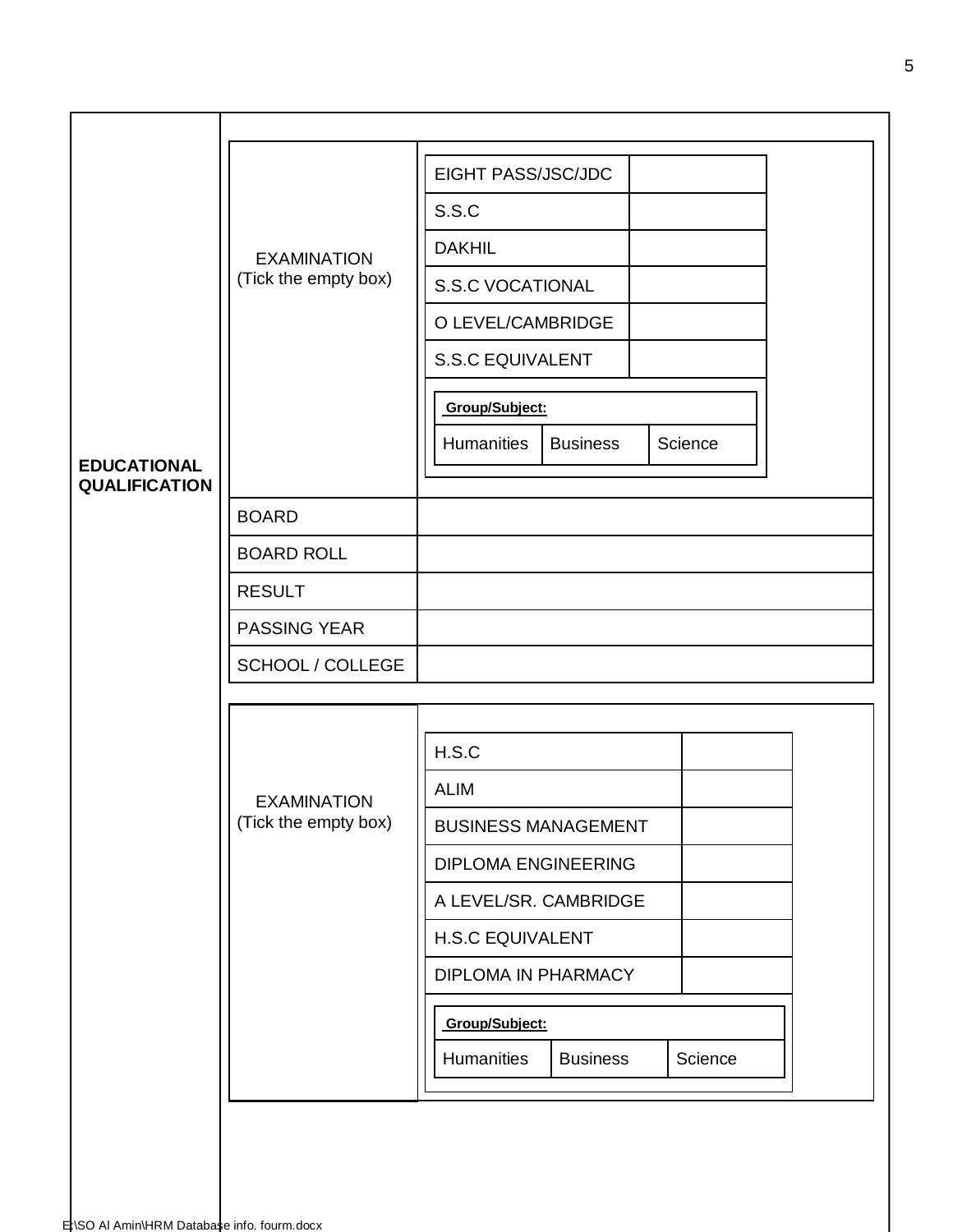|                                            | <b>BOARD</b>           |                   |  |
|--------------------------------------------|------------------------|-------------------|--|
|                                            | <b>BOARD ROLL</b>      |                   |  |
|                                            | <b>RESULT</b>          |                   |  |
|                                            | SUBJECT/DEGREE         |                   |  |
|                                            | <b>PASSING YEAR</b>    |                   |  |
|                                            | SCHOOL / COLLEGE       |                   |  |
| <b>EDUCATIONAL</b><br><b>QUALIFICATION</b> |                        |                   |  |
|                                            |                        |                   |  |
|                                            |                        | B.A               |  |
|                                            |                        | B.S.S             |  |
|                                            |                        | B.Sc              |  |
|                                            | <b>EXAMINATION</b>     | <b>B.COM</b>      |  |
|                                            | (Tick the empty box)   | <b>BBA</b>        |  |
|                                            |                        | L.L.B             |  |
|                                            |                        | <b>FAZIL</b>      |  |
|                                            |                        | HONORS EQUIVALENT |  |
|                                            |                        | <b>OTHERS</b>     |  |
|                                            | <b>COURSE DURATION</b> |                   |  |
|                                            | <b>RESULT</b>          |                   |  |
|                                            | SUBJECT/DEGREE         |                   |  |
|                                            | PASSING YEAR           |                   |  |
|                                            | COLLEGE/UNIVERSITY     |                   |  |
|                                            |                        |                   |  |
|                                            |                        |                   |  |
|                                            |                        |                   |  |
|                                            |                        |                   |  |
|                                            |                        |                   |  |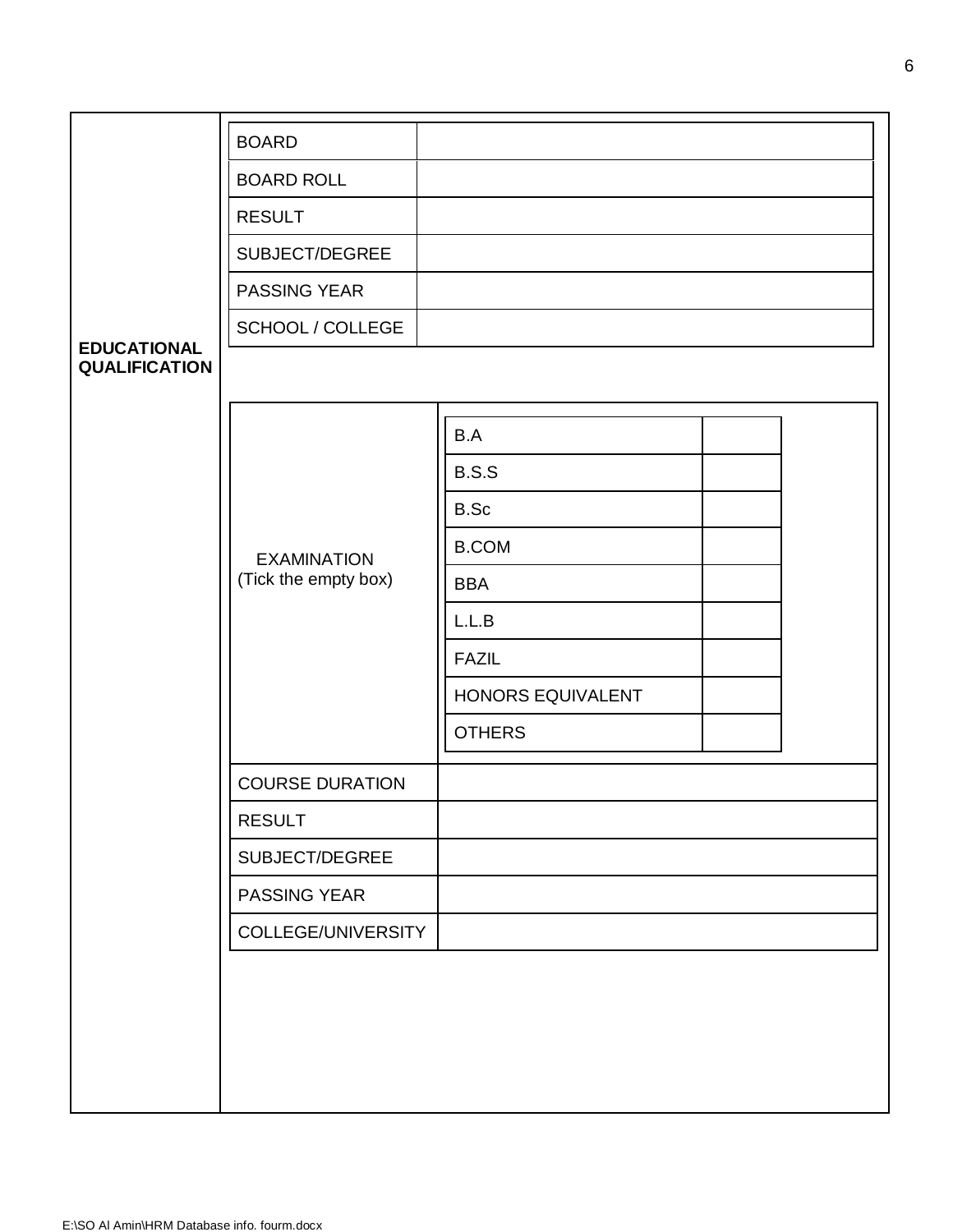|                                            |                                        |                      | M.A            |                   |  |                                                                            |    |
|--------------------------------------------|----------------------------------------|----------------------|----------------|-------------------|--|----------------------------------------------------------------------------|----|
|                                            |                                        | M.S.S                |                |                   |  |                                                                            |    |
|                                            |                                        |                      | M.SC           |                   |  |                                                                            |    |
|                                            |                                        |                      | M.COM          |                   |  |                                                                            |    |
|                                            | <b>EXAMINATION</b>                     |                      | <b>MBA</b>     |                   |  |                                                                            |    |
|                                            | (Tick the empty box)                   |                      | L.L.M          |                   |  |                                                                            |    |
|                                            |                                        |                      | M.PHIL         |                   |  |                                                                            |    |
| <b>EDUCATIONAL</b><br><b>QUALIFICATION</b> |                                        |                      | <b>KAMIL</b>   |                   |  |                                                                            |    |
|                                            |                                        |                      | <b>MASTERS</b> | <b>EQUIVALENT</b> |  |                                                                            |    |
|                                            |                                        |                      | <b>OTHERS</b>  |                   |  |                                                                            |    |
|                                            | <b>COURSE DURATION</b>                 |                      |                |                   |  |                                                                            |    |
|                                            | <b>RESULT</b>                          |                      |                |                   |  |                                                                            |    |
|                                            | SUBJECT/DEGREE                         |                      |                |                   |  |                                                                            |    |
|                                            | <b>PASSING YEAR</b>                    |                      |                |                   |  |                                                                            |    |
|                                            | COLLEGE/UNIVERSITY                     |                      |                |                   |  |                                                                            |    |
|                                            | field.                                 |                      |                |                   |  | If you have any other educational qualification then add them in the below |    |
|                                            |                                        |                      |                |                   |  |                                                                            |    |
|                                            | <b>Professional/Other Experiences:</b> |                      |                |                   |  |                                                                            |    |
|                                            | Designation/<br>Post                   | Organization<br>Name |                | Responsibilities  |  | From                                                                       | To |
|                                            |                                        |                      |                |                   |  |                                                                            |    |
|                                            |                                        |                      |                |                   |  |                                                                            |    |
|                                            |                                        |                      |                |                   |  |                                                                            |    |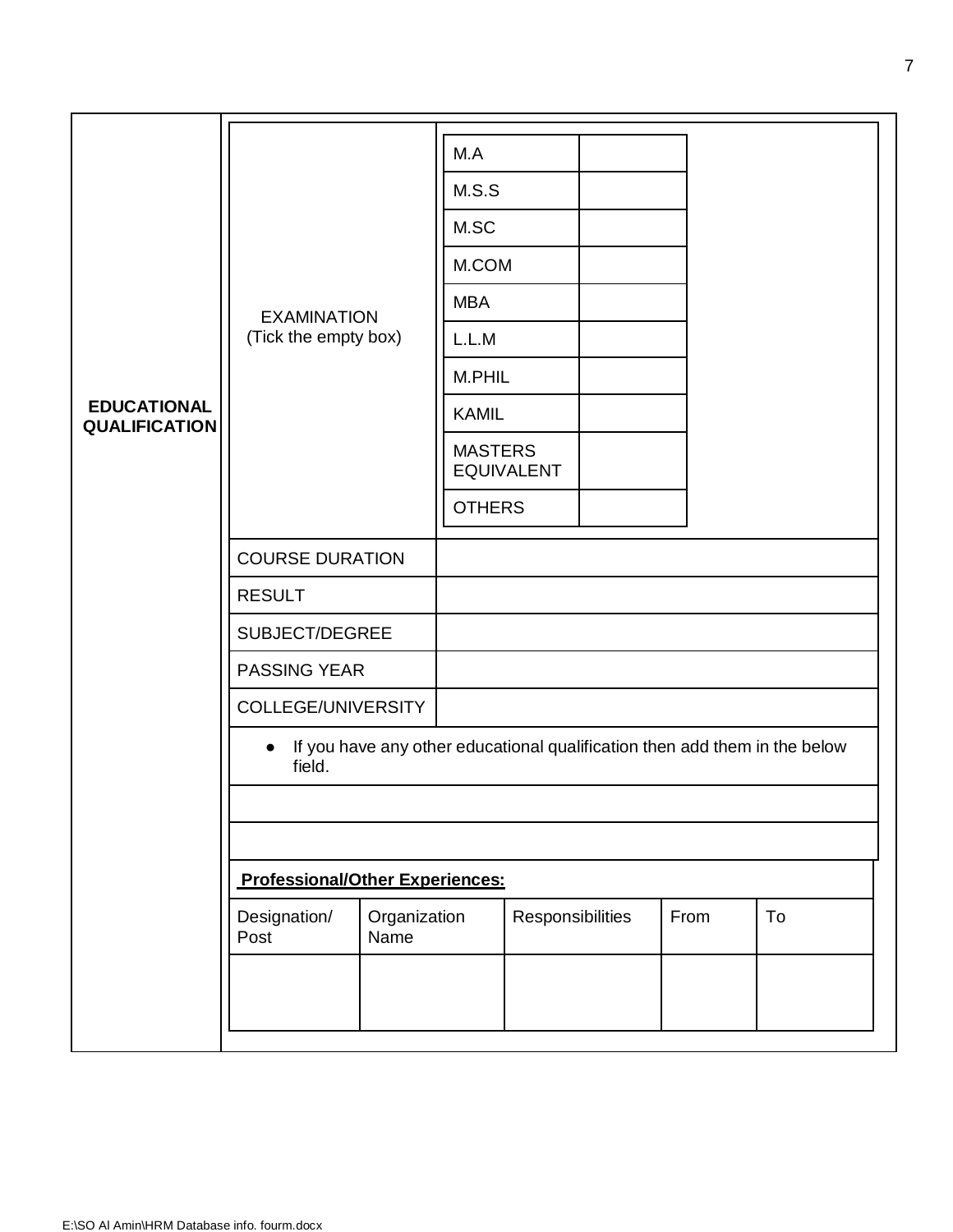|                                      | NOMINEE NAME          |
|--------------------------------------|-----------------------|
|                                      | <b>RELATIONSHIP</b>   |
|                                      | NID/BIRTH CERTIFICATE |
|                                      | PERCENTAGE (%)        |
| <b>NOMINEE</b><br><b>INFORMATION</b> | PERMANENT ADDRESS     |
|                                      | <b>NOMINEE NAME</b>   |
|                                      | <b>RELATIONSHIP</b>   |
|                                      | NID/BIRTH CERTIFICATE |
|                                      | PERCENTAGE (%)        |
|                                      | PERMANENT ADDRESS     |
|                                      |                       |
|                                      |                       |

| Journal/Publications | Title                   |  |
|----------------------|-------------------------|--|
|                      | Publication/Publisher   |  |
|                      | <b>Publication Date</b> |  |
|                      | Author                  |  |
|                      | Publication URL         |  |
|                      |                         |  |
|                      |                         |  |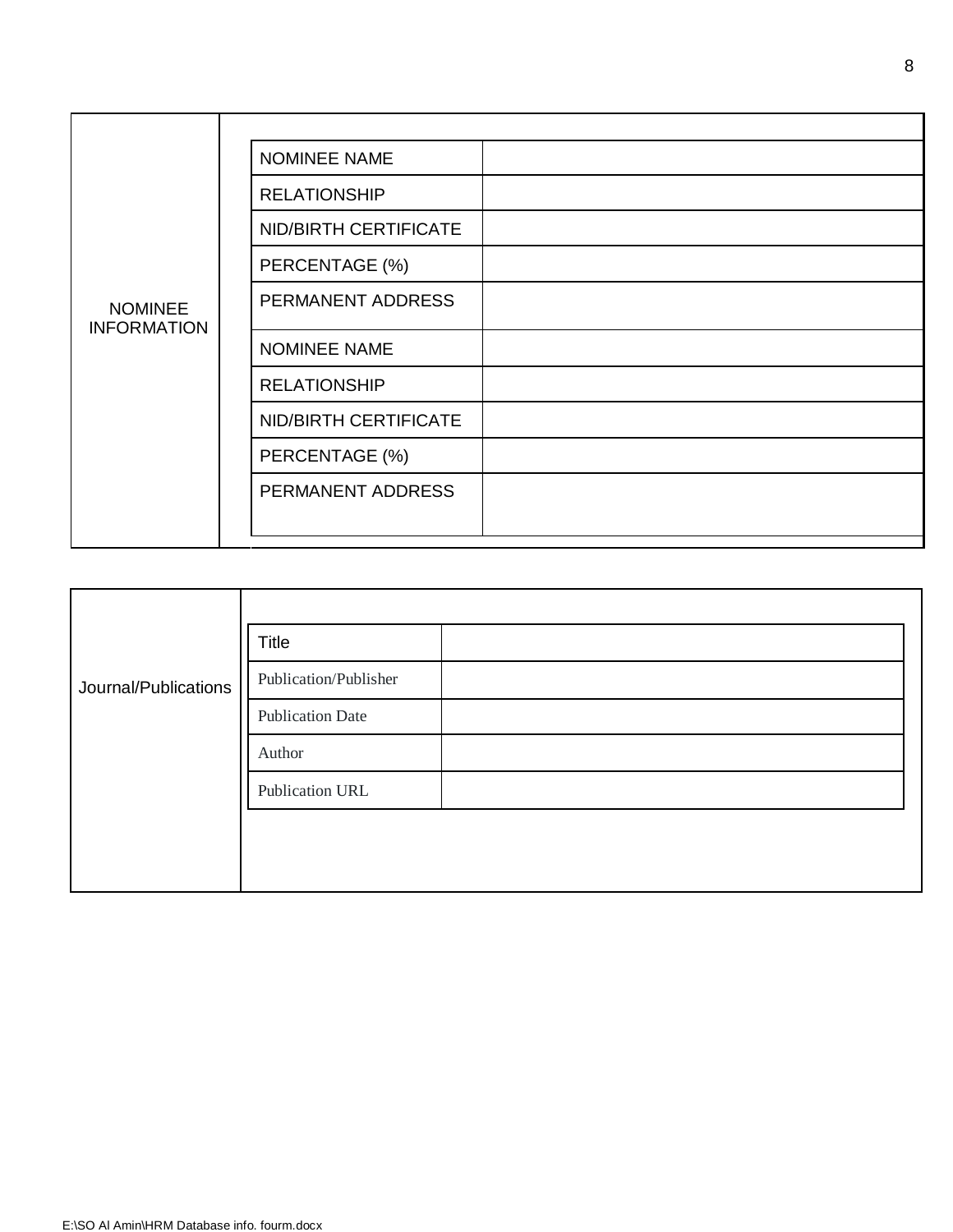#### **Promotion & Posting: First Joining to End & Attachment Information shall be included (To be filled up by office according to Service Book)**

| Designation | Grade | Office/Station | From date | To date | Remark |
|-------------|-------|----------------|-----------|---------|--------|
|             |       |                |           |         |        |
|             |       |                |           |         |        |
|             |       |                |           |         |        |
|             |       |                |           |         |        |
|             |       |                |           |         |        |
|             |       |                |           |         |        |
|             |       |                |           |         |        |
|             |       |                |           |         |        |
|             |       |                |           |         |        |
|             |       |                |           |         |        |
|             |       |                |           |         |        |
|             |       |                |           |         |        |
|             |       |                |           |         |        |

## **Punishment (To be filled up by office according to Service Book)**

| Punishment<br>Name | Offence | From date | <b>End Date</b> | Action | Punishment<br>Sanction Authority,<br>Memo No. & Date |
|--------------------|---------|-----------|-----------------|--------|------------------------------------------------------|
|                    |         |           |                 |        |                                                      |
|                    |         |           |                 |        |                                                      |
|                    |         |           |                 |        |                                                      |

#### **Award (To be filled up by office according to Service Book)**

| Name of Award | Field of Award<br>Achievement | <b>Issue Authorities</b> | Memo<br>No & Date | Remark |
|---------------|-------------------------------|--------------------------|-------------------|--------|
|               |                               |                          |                   |        |
|               |                               |                          |                   |        |
|               |                               |                          |                   |        |